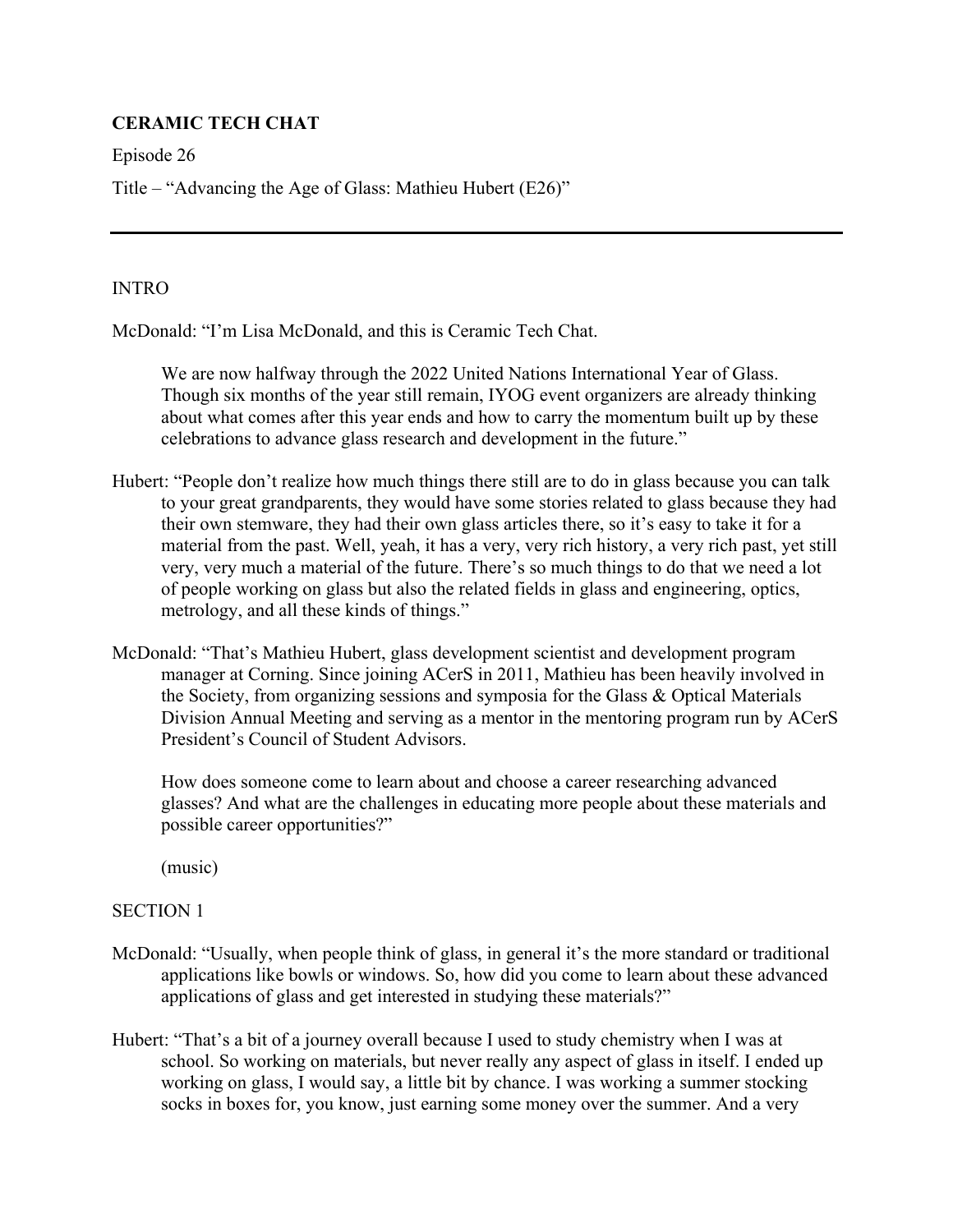good friend of mine from high school, his father is actually the person who created the glass lab at my local university in Rennes, France. And they called me and said, 'Hey, my father is looking for somebody as an intern to make glass over the summer, and he knows you're studying chemistry. Are you interested?' And I was like, 'It sounds way more interesting to me than socks.' No offense to socks, of course, but that's much better fit to what I was studying.

So I ended up working on glasses this way, and working on chalcogenide glasses for infrared applications. So very niche market, I would say in the glass world, but already starting to get more familiar with glass and glass-ceramics at that time for very specific applications.

And then one thing led to another, and as I progress through my studies and my career, I was more and more aware of all those things around. So, actually, after my Ph.D. focused on chalcogenide glasses, I ended up working for the glass industry, and I kind of realized, 'Hey, actually, I know a lot about those very technical glasses, but I don't know where my drinking glass is coming from, I don't know where my glass window is coming from.' And so, this is all I got also into more of these products. Okay, where are these bottles, drinking ware, screens for display, screens for cell phones came about. And, you know, there's a lot of things to do. There are these are products that are meant to not be seen most of the time or not to be noticed, yet they are critical to a lot of things that we're doing. And so, I just want to continue to learn more and more about these and one thing led to another. Right now, I'm working on phone screens type of glass because there's a lot of things that go in there. There wasn't a goal in itself for me to work on these materials specifically, but just that's where my career led me to work on them."

- McDonald: "When you first started out at university studying chemistry, did you have an idea that you might want to go to a more industrial route in some way, or did that come later once you became aware of glass and all of its applications?"
- Hubert: "That came later for me. Yeah, I liked the research aspect for sure. You know, in a Ph.D., that's what you are trained for. Actually, I was working on some synthesis methods for these chalcogenide glasses, so I had to first feel about, 'Okay, what is used to make those materials?' And then my first job was as a consultant for the glass industry, and then I get much more exposed to the glassmaking process itself and all the aspects of what other industry or glass furnace looks like, all the challenges people face there. And there's maybe a tendency to think that it's easy to make glass which, you know, in principle, yes, that's easy to make glass. You take sand, you take some other raw materials, you put at high enough temperature, you get glass. But getting good glass is a very different story. And actually this aspect of how do you make good glass out of it, how do you go from making a few grams of it to a few hundreds or thousands of tons of these per day in a single furnace and all the aspects there. That's something that I find really fascinating and that are really interesting to me.

So actually, in development, it's very my comfort zone, I would say, or the place I like to operate because I'm somewhere in between the two. I still have to interact a lot with more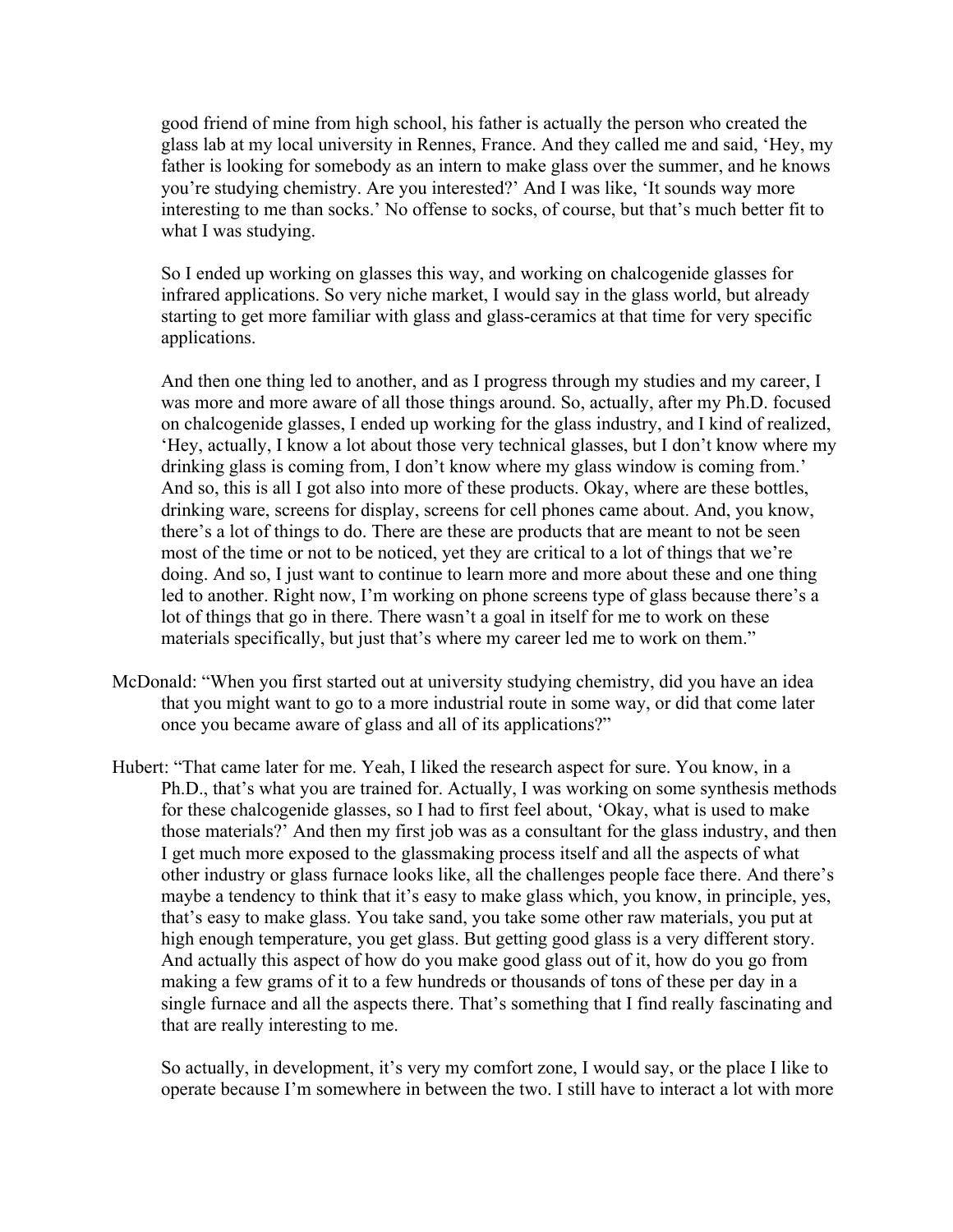fundamental research and people who work deeply in this field because I need to understand the products I'm working on. And then to get these are learning from them, but also get to accompany them to build a large-scale manufacturing and see how they behave in a glass melting furnace, and what are the challenges there, and how you would solve those challenges. So, these aspects are really interesting to me. So, on my own interests, these industrial aspects and the industry is really what attracted me. And I found a place where I can actually marry a little bit of both of my initial background in more scientific realm and my found interest in the glassmaking process in itself."

- McDonald: "So, what's the story of how you came to be at Corning? Because you were originally in France and now you're in the United States."
- Hubert: "Yeah, so actually, I also had a stop in the Netherlands in between. I did my studies on chalcogenides between France and I spent some time in Arizona as well before going back to France. And after my studies, looking for my first job actually I found a position at a company called CelSian Glass and Solar in the Netherlands. So I spent a few years over there more as a consultant for the glass industry. So doing some contract research for different aspects of the glassmaking process. So shifting from chalcogenides to oxide glasses, so that was a bit of a different world and quite a steep learning curve, but very, very interesting journey for me. I was also engaged in some teaching activities over there.

So I spent four years over there and then, after some time, I got an opportunity to join Corning. And joining in development, which, as I explained a little bit earlier today, is like kind of my comfort zone, somewhere between the research and manufacturing. And so, I wanted to try this challenge, so that's how I ended up there is just an opportunity came, that was a good opportunity for me at the time, so I decided to take that step. I spent a few months at Corning facilities in France before transferring to Corning in the U.S., and I've been here for a little bit over five years, upstate New York. So, it's just a journey with opportunities that came and finding the right fit for me at the right time. And so yeah, here I am."

McDonald: "Well, and that's always the goal is, you know, you never know where you're going to end up, but when you see opportunities, go for them."

Huber: "Exactly."

(music)

### SECTION 2

- McDonald: "So I know you spent your graduate studies doing a lot with chalcogenide glasses. Are those in application yet?"
- Hubert: "So these are glasses that are already commercially available. There are a few companies around the world who produce and sell those glasses. You will find them on some thermal cameras, actually, like the lenses for thermal cameras. So that would be one of the main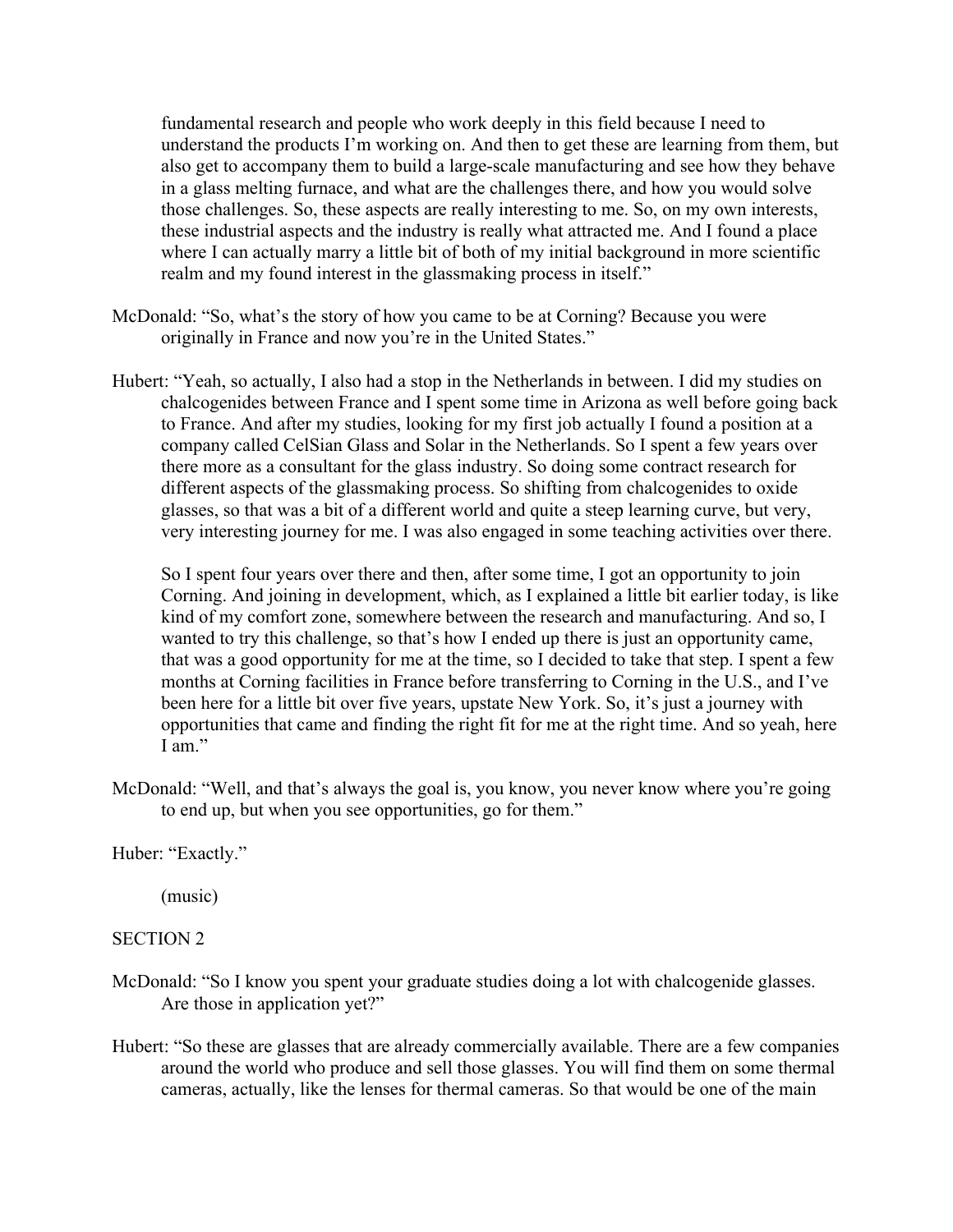applications, for thermal vision, some military applications as well. You have also some specialty fibers, for instance, I know some labs around the world and some recent companies as well have been working on making fibers out of these materials and to make some very specific spectroscopic devices to be launched in telescopes to look for traces of life, like water, ozone, and carbon dioxide, find traces of that on exoplanets. So there are some applications.

 I don't think the volume that you will see in production is anywhere near what you'll have for oxide glasses. I read some numbers at some point that was like somewhere between twenty and thirty tons of these glasses produced over a year in the world. While a standard float furnace to make a window can produce over a thousand tons of glass per day. So we really look at that on a very different scale. But there is application, and I think if research continues on this, there's probably going to be more and more around this because a lot of applications in infrared are being developed, so there's going to be a need for more materials compatible to that, and chalcogenide glasses probably have a role to play there."

- McDonald: "That's really cool and exciting. And I know this year is so great because being the International Year of Glass, it's really helping people become more aware of these different types of glasses and different applications of these glasses. So, what have you personally been doing to get involved with the International Year of Glass celebrations that are going on?"
- Hubert: "So, have been active in some societies, like the International Commission on Glass, The American Ceramic Society as well. And so, through that, I've been working on some activities like helping prepare some videos to support the application to the United Nations. Then, have been involved in the organization of the opening ceremony that happened in Geneva in February. And still a few activities for outreach and things like that.

I think, as you point out, this year is incredible from that aspect. Having a material that we all love and work on being that much under the spotlight. That's really great. And I know one of these Ceramic Tech Chats was actually dedicated to this with Kathleen Richardson and Manoj Choudhary, who been very strong drivers behind those activities.

So, you know, I'm a glass nerd through and through. And anytime somebody asked me like, 'Hey, would you be interested in talking more about glass or helping with this,' I have a tendency to say yes—and then figure out if I can actually fit it into my agenda later on. That's a different story. Then, so, yeah, just what I hope, though is that it doesn't stop on December 31 this year. That really whatever is built this year by everybody that is involved in and everybody that will get involved in throughout the remainder of the year, that it continues and carries on way further than 2022 because, you know, glass has been there for millions of years, and we celebrate the International Year of Glass in 2022, so it cannot be the end. Just a point in the history, in the future Age of Glass. So, I'm really looking forward to it. I hope I have other things that I'm involved in along the way, but there's a lot of things to do and a lot of need for a lot of people to be involved in promoting this material."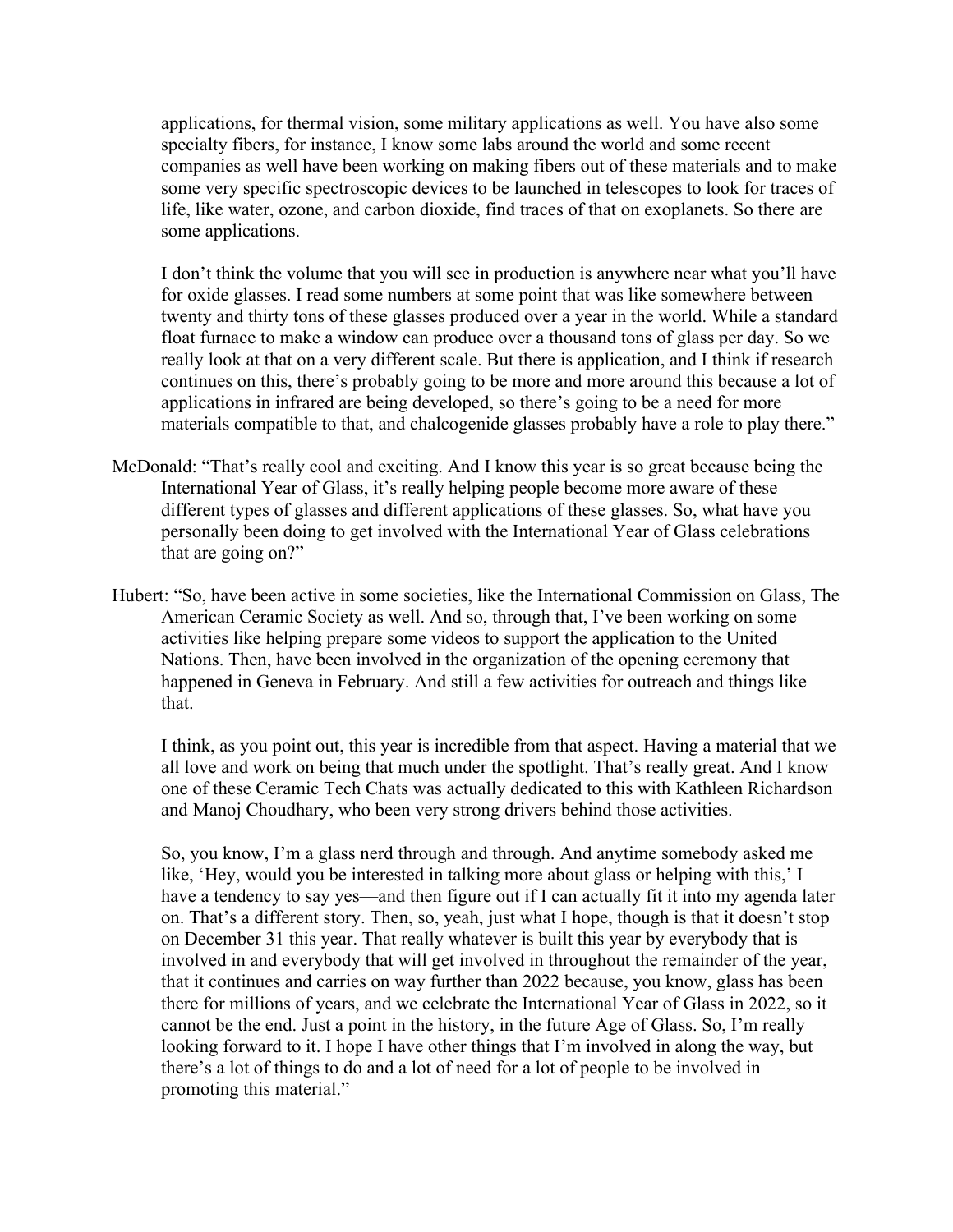- McDonald: "Well, I know with promoting the material, you've also had the opportunity to do some teaching opportunities such as glass short courses, at the community college. Were you invited to participate in those? How did you get involved in, I guess, the more teaching side to do outreach on glass?"
- Hubert: "I've been very fortunate as well to have these kinds of opportunities at the local community college. So, you know, in Corning, New York, there is obviously a big glass company, so there's a lot of need for people around, and we also have the opportunity, where you have a chance to have some schools and this community college around. So, it was a good match identified a few years ago by some of my colleagues, who say, 'Hey, well, why don't we have some glass classes over there? Because we actually hire some people from the community college, so there's a good interest in having people already know about glass before they come into our entire pipeline. So, in part of the standard pipeline building, there's been these occasions to develop a glass course for this community college.

I've been involved in outreach and education activities prior to that. That's a very strong personal interest of mine, to talk about glass and teach about glass. But also my favorite part is meeting new people and also hearing questions from the people you are talking to because there's… Often my favorite question is the one that I am not able to answer because that means that I have something new I need to learn to be able to communicate around this. So, when those opportunities came to me and people around know I have this interest, I have been asked like, 'Okay, are you willing to participate and help with those efforts?' And of course, yeah, that was 100% yes, like, 'Where do I sign and when do we get started?'"

- McDonald: "When you're teaching about glass or talking about glass, is there any particular question or concept that people find the most challenging to grasp or understand about glass?"
- Hubert: "Maybe not necessarily the most challenging to grasp, but thing that may be more difficult to realize is how everything is interconnected from the raw materials that you choose to the final products and all the chain of events in between. That everything is strongly interconnected so to have a good product at the end, we need every single step to happen properly in the right composition to start with, of course, but if you have the right raw materials and coming with the right level of purities, and we need to mix them properly and take a lot of care there. Transport them properly to your furnace where a lot of things need to happen: the reactions, the melting, the fining, the temperature management. Then you have everything related to the forming process, having the right temperature, viscosity, the right forming process, and then everything that can happen there, then annealing and post-processing, beyond that. And all the inspection that needs to happen.

So, you know, it's very easy to take glass for granted because a lot of these products like a bottle or a window are around us everywhere so it's very easy to think, 'Oh yeah, that's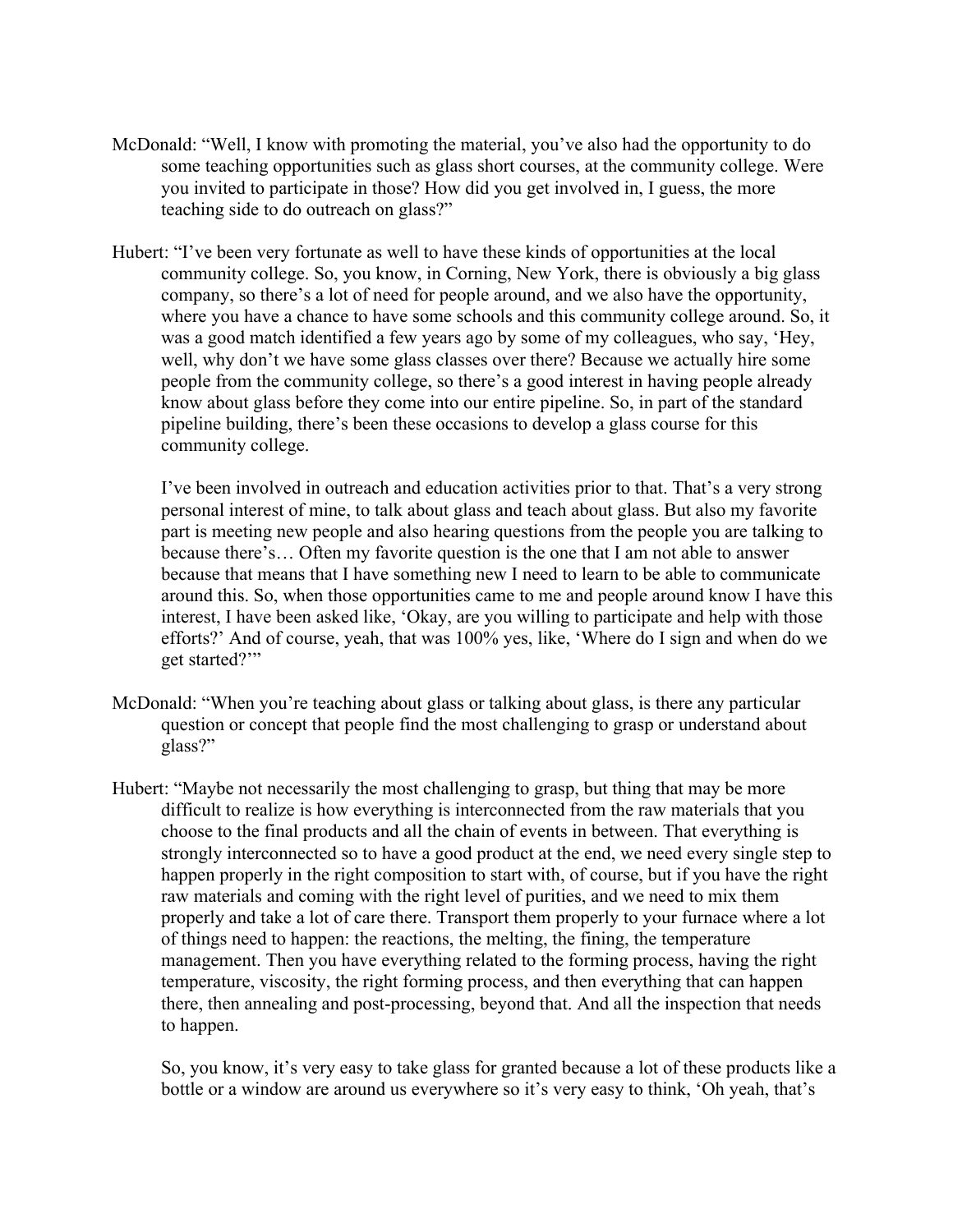very easy to make,' like, 'There's so much around that anyone can make that.' But it's this chain of events or this chain of different processes that need to happen and to happen properly, to be able to be carried out properly one after the other, and how, if something goes wrong, it impacts everything downstream. This is I think the thing that is the most eye opening to some of the people. It's not disconnected events. It's a whole series that needs to be happening properly to make a product. And yes, we're fortunate that we have had a lot of amazing people working on this process for decades and decades and decades, so we know how to make it happen properly for a lot of products. But it doesn't come without its share of challenges, and there's still a lot of things to do there. And that's some of the thing that I would say it may not be a challenge for the people I'm teaching to, but maybe more a challenge for the teacher themselves and trying to convey the message that yes, glass is there, there's a lot of great very technical glasses, there are some glasses that are made it much more, much larger quantities. But there's a lot of challenges everywhere and everything needs to happen properly, and we need a lot of people with a lot of different backgrounds and a lot of different views and input in the process to make it successful. It's not a one-man process that somebody comes in and he or she can say, 'Oh yeah, I'm going to make you a great glass,' and figure everything out by themselves. In some of my talks I use the reference like it takes a village to raise a child. Same thing for glass. It takes a lot of people with a lot of backgrounds and a lot of experience to make a good glass."

- McDonald: "Well, I know during the past few years during the middle of the pandemic, a lot of people have become more aware of how interconnected our global society is with the supply chain shortages, and the same thing kind of applies to get your raw materials for the glass, to even be able to get people who have the expertise to where they need to be so that it can be conveyed to others."
- Hubert: "Absolutely. I'm glad you bring that example because a lot of people have been more interconnected, and what made that possible was the glass fiber that actually allows to transport the data. So, I don't know if everybody realizes that, but also that's one of the things that this, the kind of virtual or more online world that has stemmed from the pandemic is also very much dependent on glass and, like the billions of kilometers of glass fibers of optical communications fibers that there is around the world, so that's also one of the challenges, right? It's like the window is there, but people don't necessarily notice it. Fiber is a great example there. Like the world as we know it, with all the transportation of information and storage, I don't think it would exist without glass and without the optical fibers. So, it's another example there of the greatness of glass, but one of its challenges is it's there but it's sometimes unseen and people don't realize how important it is around this."
- McDonald: But people definitely have been appreciating it now with being able to connect via Zoom, Google Meet, all the other digital platforms."

Hubert: "Absolutely."

(music)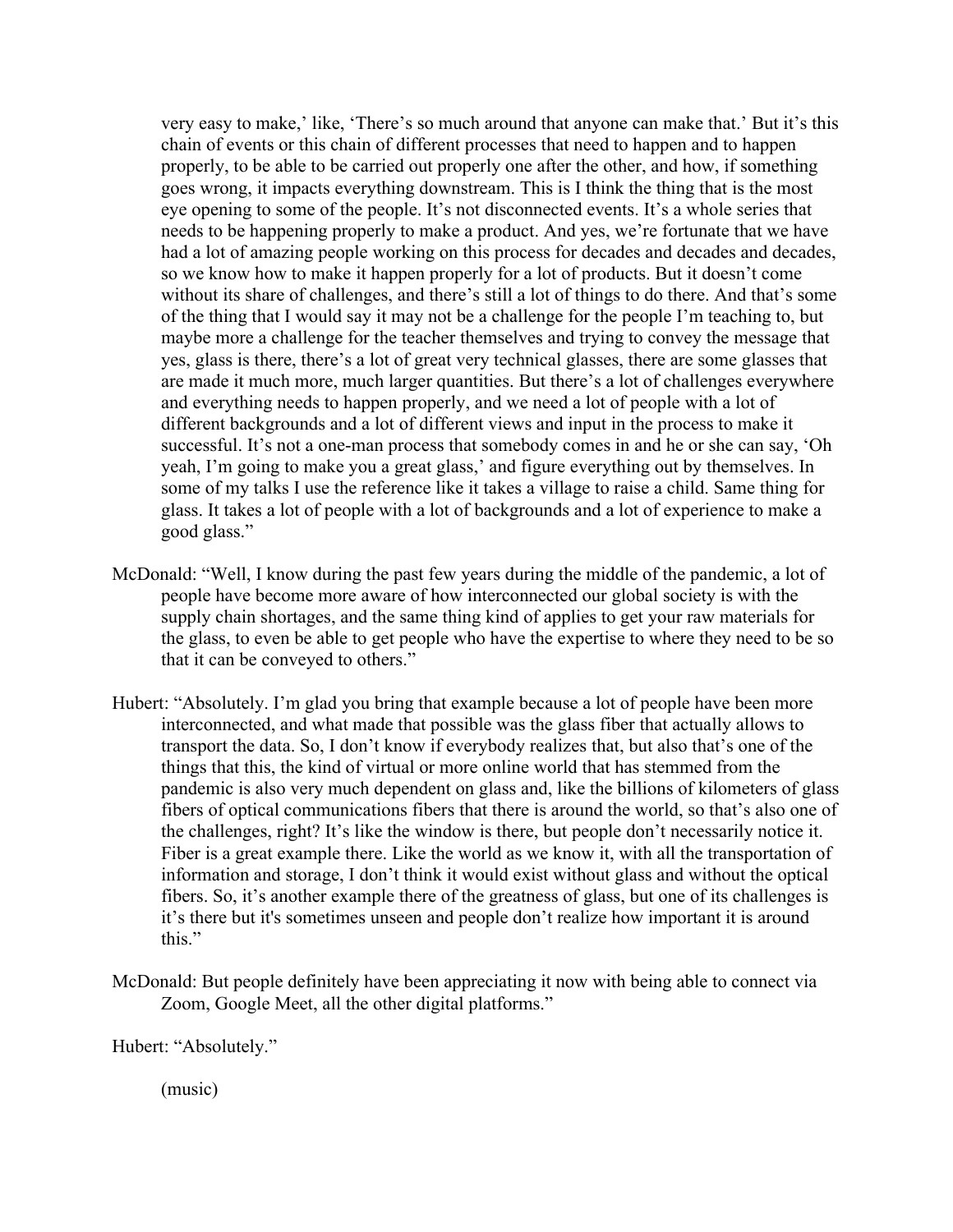### BREAK

McDonald: "From medicine to communication to energy, glass serves in a wide range of applications. ACerS's 'What are ceramics?' webpage provides a look at all the roles that ceramics and glass play in our world. It also offers free access to the *Bulletin's* annual December issue articles that take an in-depth look at the ceramic and glass materials used in everyday areas of your life. Check out the 'What are ceramics?' webpage at ceramics.org/whatareceramics."

### SECTION 3

- McDonald: "So where along the journey did you come to know about The American Ceramic Society?"
- Hubert: "So the first time I was involved in any event of the Glass & Optical Materials Division, or the GOMD, for The American Ceramic Society was towards the end of my Ph.D., when I participated in a conference. That was a 2011 GOMD. That was actually my first conference as well. So, that's how I got started to know a bit more about The American Ceramic Society and the GOMD. And then, just from there, I liked the atmosphere of the conference, I liked the networking part of it, trying to meet new people. And so, that's when really when I started to have The American Ceramic Society and GOMD on my radar.

I know also like after graduation, I don't know if this is still the case, but I know you could have like a discount membership or a free membership for a year at ACerS just after graduating. So I took advantage of that, and so started to continue going to conferences, and when I saw a topic on the work I was mostly working on, which at that point was after my studies was more like glass industry, glass melting topics. I was going more toward those sessions. And I've been asked at some point like, 'Hey, would you be interested in helping the organization of those sessions," which I accepted to do. So, trying to get more involved in organizing sessions in those conferences, which later on led to organizing of symposium at these conferences as well. So trying to stay engaged and stay connected with the community. So I see there's a great networking part, there's also a great way to stay up-to-date with what's going on in the world as well. You know, it's easy to have the blinders on and being focused on your own research or your own area, but there's so much to gain by learning what others do in your field and other activities as well. So, for me, this aspect is really great. So that's why I really like to be connected into The American Ceramic Society and continue being involved into that.

And then, later on, I think two or three years ago, I started to learn more about the Young Professionals Network, and also the mentoring programs that The American Ceramic Society has. My first reaction was, 'Oh shoot, I wish I knew that when I was a student because I wish I could actually have participated in this as a student.' So I came to be familiar with those a little bit later on. But I say, there's some parts of a pool of students or young professionals that are out there seeking help or wanting to discuss about topics for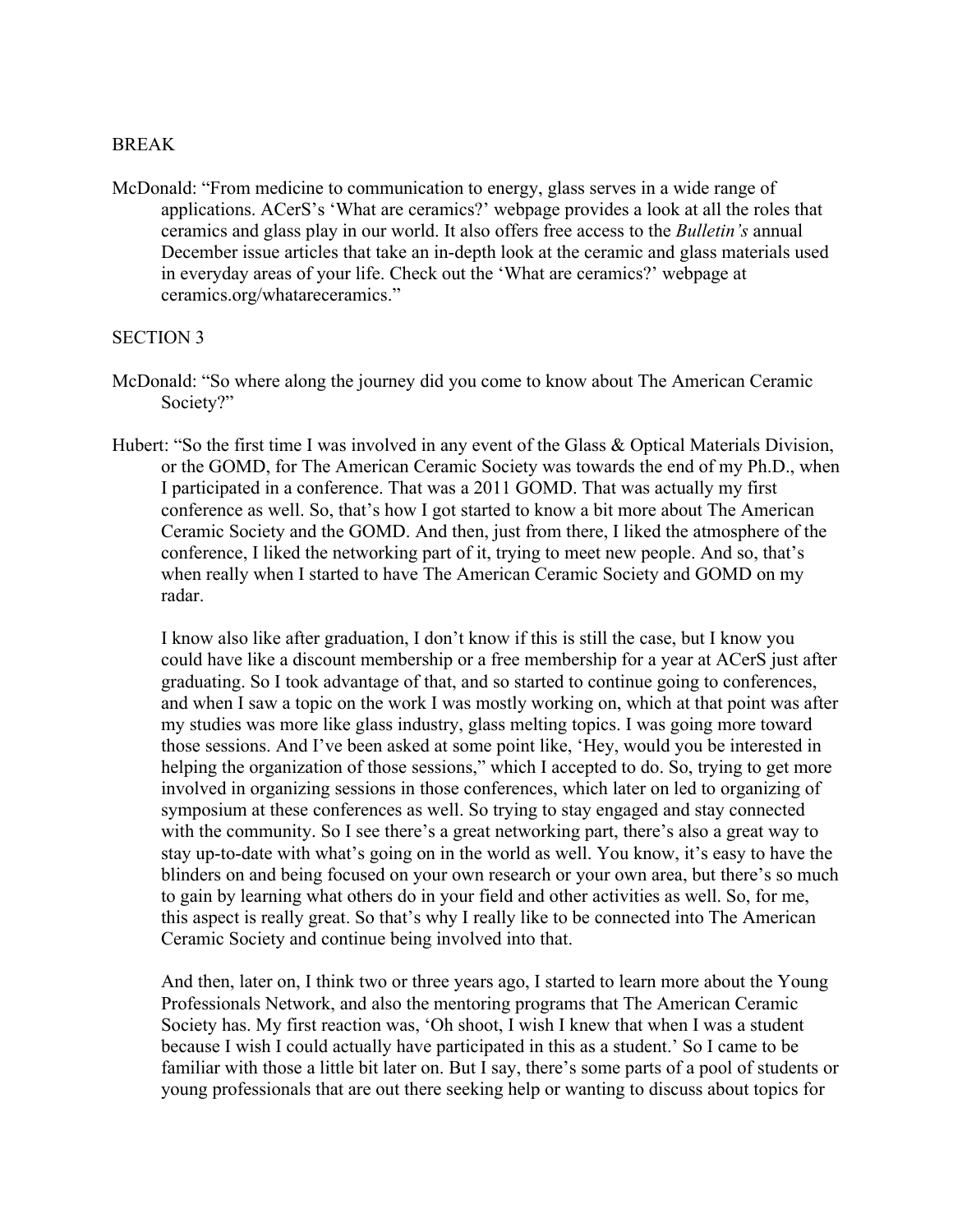their own careers or their own interests and looking for partners to discuss that with or bounce off ideas or get some guidance or whatever help they can get. So, I liked that aspect as well, so I also volunteered in being one of the mentors. And I've been engaging that for three years now. I'm with my third mentee this year. I really like it because, again, I had a lot of people who helped me and guided me throughout my career. Not necessarily as part of a framework, like the ACerS PCSA and the Young Professionals Network, but still had those opportunities. So I feel that if I can help and also provide those opportunities to others, I'm very gladly doing that. And, again, I think I'll learn as much in these experiences as those mentees learn from me because all the questions, all the things they're going through, all the questions they may have also kind of force me to put myself in a different perspective. I can offer guidance on some; I can also try to research some topics they really want to talk about as well. So, I think it's a very fulfilling journey for me as well. I certainly hope for the mentees as well. I'm still talking to them, so I guess it's the case.

So, all these activities at ACerS, the GOMD, and all the ACerS groups provide I think are wonderful. And so, I'm lucky I found them at some point, and I'm still a member 12 years after because I find a lot of value in doing that."

McDonald: "Well, and that's one of the things that's so great about ACerS, is ceramics and glass is a niche field in some ways, and so being able to have this community, and especially the mentoring program where you can connect with younger students who probably this is their first time knowing glasses can be used in in biomedical applications, they can be used in communications.

With your mentees, I know you mentioned that sometimes they'll bring up questions that will cause you to go out and explore things you might not have known before. Is there any examples of those situations that were surprising to you or that you were really interested when you start looking into them?"

Hubert: "You know, it's a lot of the questions of the work-life balance, so what do you expect after graduating, or maybe some challenges you would see with being able to participate to conference, or I think maybe challenges like that. But some of the mentees continues like, 'Hey, I don't know how to go up to people and, you know, going to a conference and actually create my network.' Which I understand, but also what's always kind of strike me is that it's their question, but at the end of day they registered for program that is meant to do that and say, 'Hey, but you see, you have that in you because you already took the step by yourself to get there, so you're just a matter of applying the same thing just with a different group.' And these are the kind of things that I never really thought about before actually being engaged into these but also showing that.

I know networking is not necessarily always an easy exercise, but you've already shown the step that you have what it takes to get there, because by yourself you went out there and put yourself in a situation where you say, 'Hey, ACerS, please put me in contact with somebody I don't know because I want to learn from them.' And so, typically, how do you say that the glass community is, in the grand scheme of things, fairly small, but it's a fairly